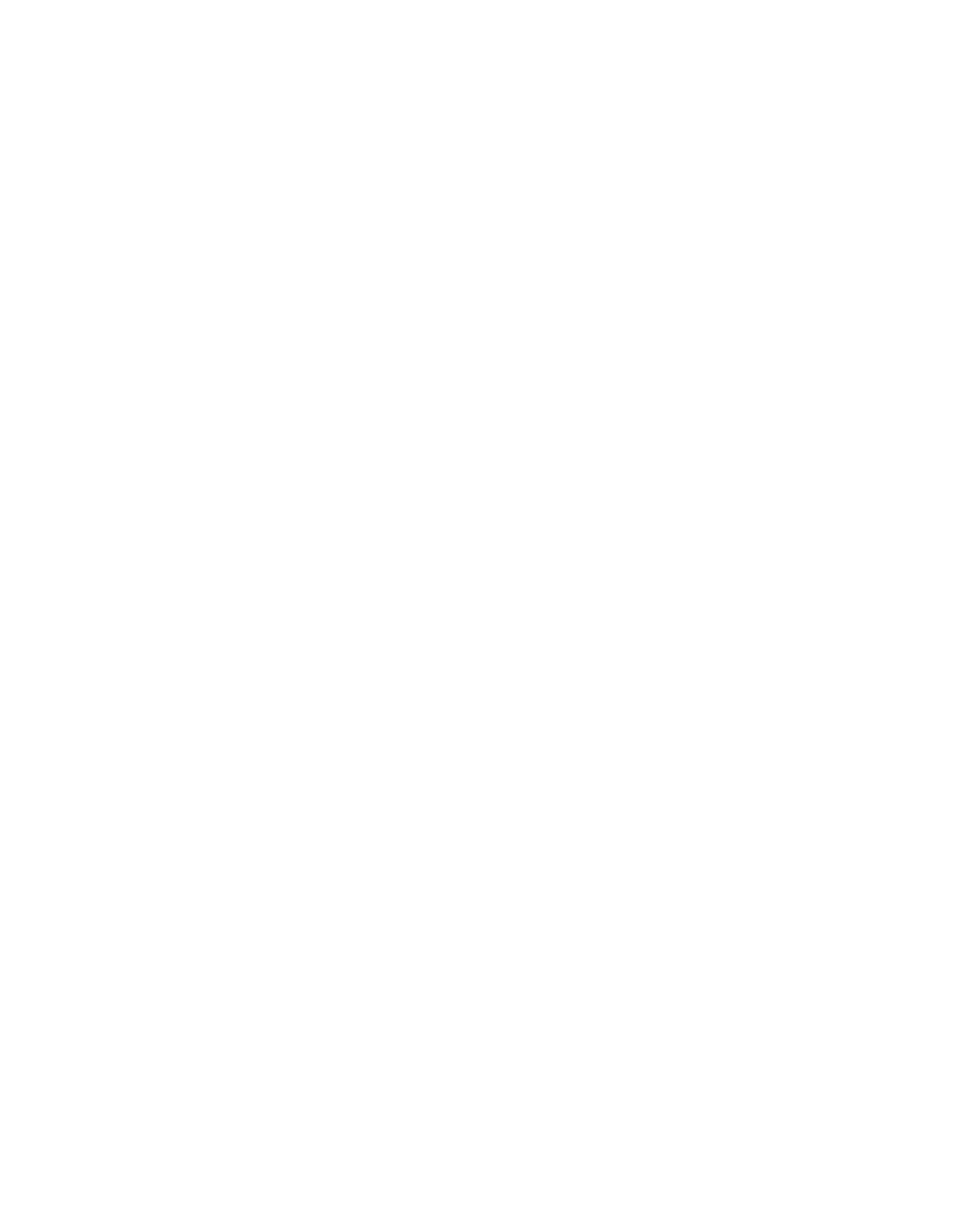# THE

# APOSTOLIC BIBLE

# POLYGLOT

# H ΠΑΛΑΙΑ ΚΑΙ Η ΚΑΙΝΗ ΔΙΑΘΗΚΗ

A numerically coded Greek-English Interlinear Bible, English-Greek Index, and Lexical Concordance.

THE APOSTOLIC PRESS · NEWPORT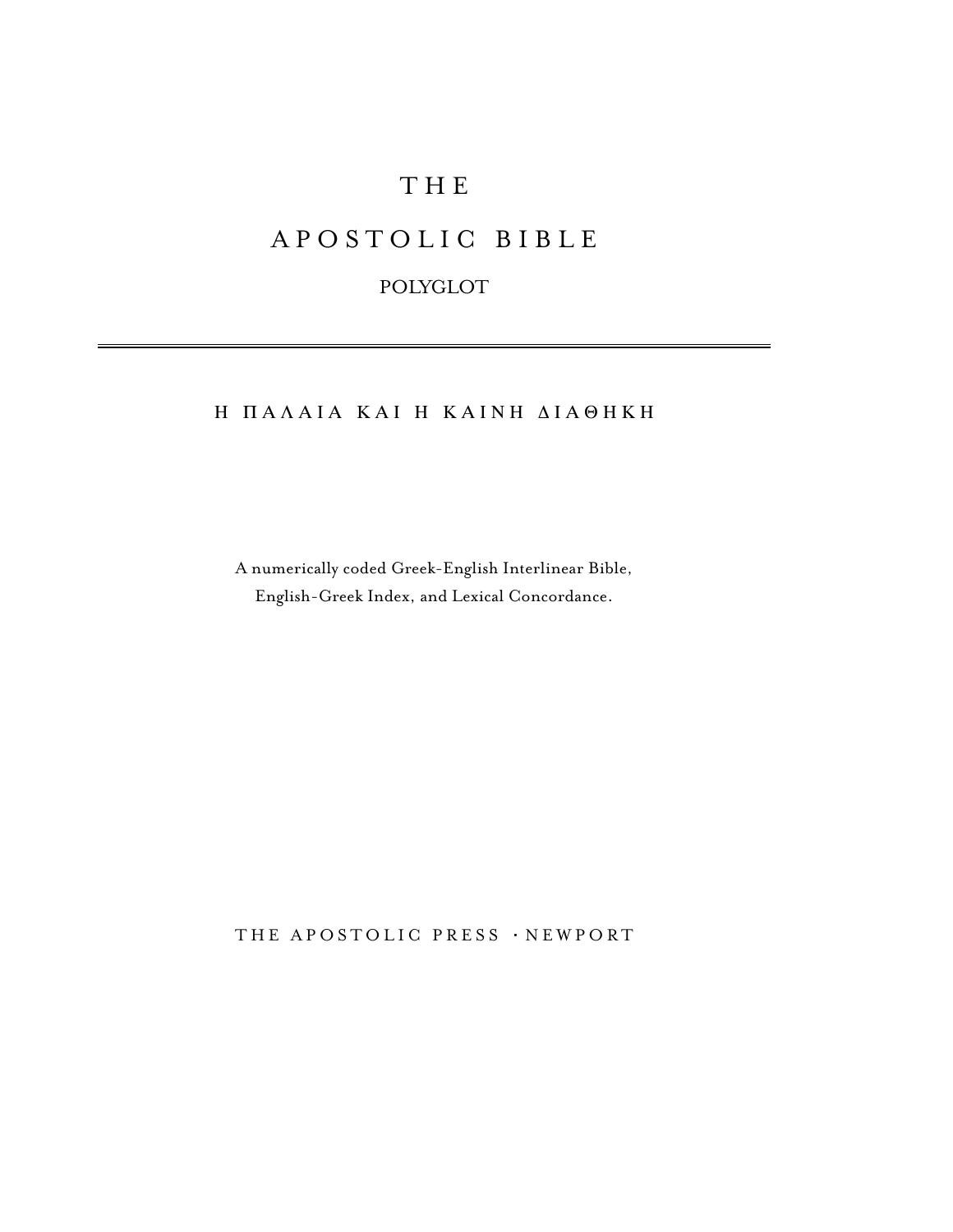# *Amazing Grace*

## © 1996, 2013 by Charles Van der Pool. All rights reserved Published 1996, Second Edition 2013 Printed in the United States of America

## SECOND EDITION

ISBN 0-9632301-3-1

The Apostolic Press 547 NW Coast Street Newport, Oregon 97365

apostolicbible.com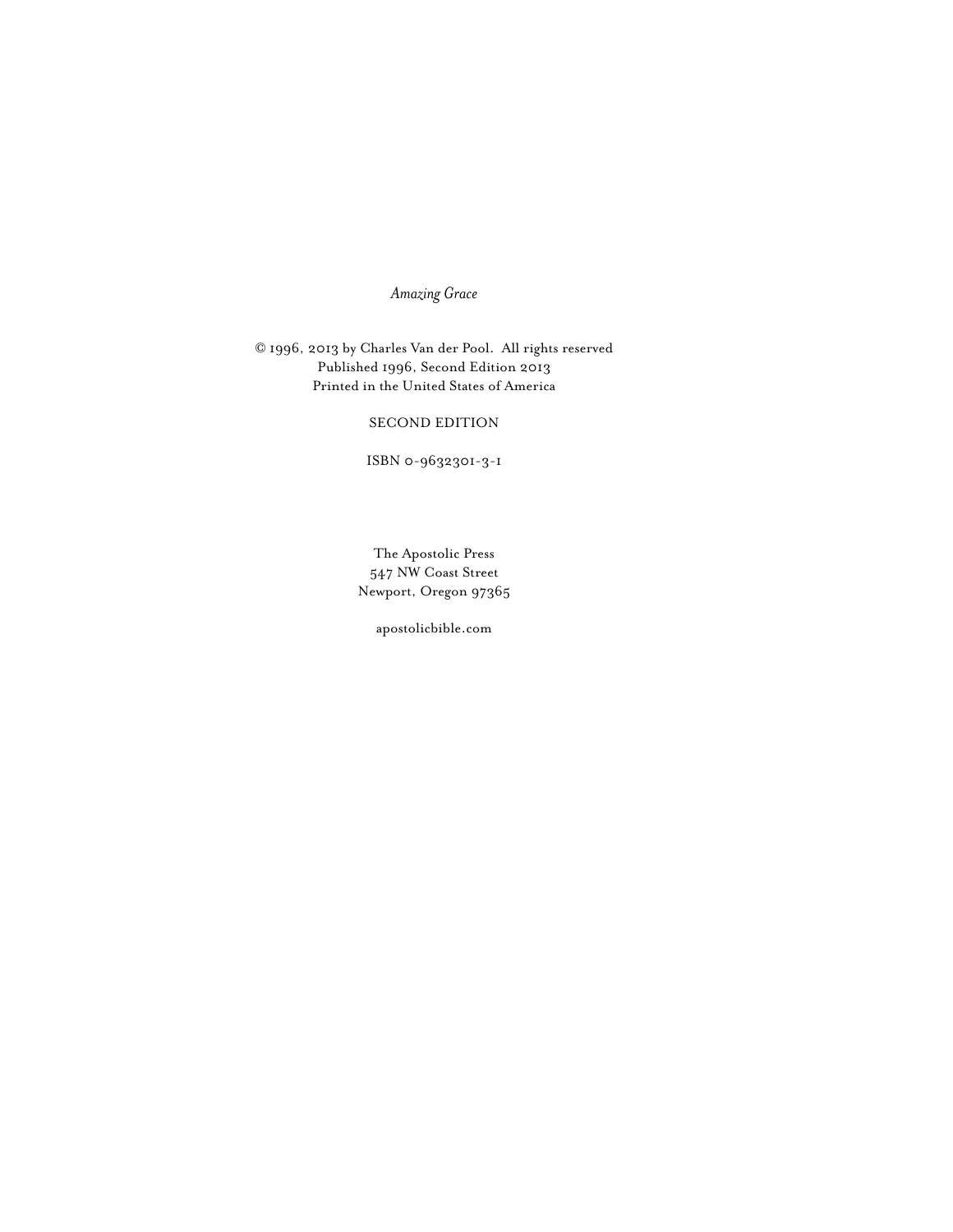# INTRODUCTION

### **APOSTOLIC BIBLE DESCRIPTION**

 The Apostolic Bible Polyglot consists of three major works – *The Apostolic Bible* literal interlinear translation of the Greek Old and New Testaments, *The Lexical Concordance of The Apostolic Bible*, and *The English-Greek Index of The Apostolic Bible*. \*See Note on the Second Edition. These three works are numerically coded with the AB-Strong numbering system.

#### **THE GREEK SCRIPTURES**

 The Greek Old Testament, commonly referred to as the Septuagint or LXX, was translated from the Hebrew Scriptures approximately 250 years before the Christ. An account of this occurrence is noted in the dubious Letter of Aristeas, and can be found in the back of *An Introduction to The Old Testament in Greek*, by Henry Barclay Swete, 1902. Whether or not this letter is true to the facts can be debated, but that the Greek Scriptures were well entrenched by the time of the birth of the Christ is undeniable.

 The acceptance of the Greek Scriptures can best be described by a quotation in the Mishna written around the time of the Christ, with Herbert Danby's translation reading in Megillah 1.8, "The Books [of Scripture] differ from phylacteries and Mezuzahs only in that the Books may be written in any language, while phylacteries and Mezuzahs may be written in the Assyrian writing only. Rabban Simeon b. Gamaliel says: 'The Books, too, they have only permitted to be written in Greek.'"

 At the time the New Testament was being written, the language of the common people of the Holy Land was Aramaic, but Greek was the international language used throughout the Mediterranean world. The sign above the head of the suffering Christ was written in Hebrew, Greek and Latin, with Latin being the tongue used by the Roman military, prelates, and judiciary. The Hellenists in Jerusalem at the time of the Passion were Greek speaking Jews, and some became Christians as related in Acts 11:20. Also in Acts 21:37 Paul asked the commander, "Is it allowed for me to speak to you?" The commander responded, 'You know Greek?'"

When the apostles wrote the Sacred Scriptures to

various churches and peoples, the common written form was Greek, as most of the Jews of the Diaspora understood Greek, and lived in areas where Greek was spoken. It was common for the writers of the New Testament, when need arose to quote the Old Testament, to quote the Greek Scriptures rather than the Hebrew Scriptures.

 With the incorporation of the Greek Old Testament Scriptures into the Greek New Testament via quotes, surely this puts the Greek Old Testament in a unique position, as these Greek Old Testament words have become engrafted into the Divine Word of the New Testament. For hundreds of years after the Christ, during the formation of the apostolic age, the Greek Scriptures were consistently read and quoted by the Church Fathers. These all-Greek Scriptures are still in use in Eastern Christendom today, although the Canon is different. The Apostolic Bible continues this tradition of The Apostolic Age Greek Scriptures, and is thus named The Apostolic Bible.

 With the fact of the Greek Old Testament partly being grafted into the "inspired" Greek New Testament, it is inconceivable to think one can truly understand the deep meanings of the Greek New Testament without having the knowledge of the Greek Old Testament. For example, consider the following passage in the King James Bible, "he hath made him to be sin for us…" 2 Corinthians 5:21. The word for "sin" is #266 "αµαρτια," where in Numbers 6:14, and many other places in the Greek Old Testament, the word, "αµαρτιαν" is translated "sin *offering*." "Offering" denoted by the Italics, is implied by the context, as it was talking of animals for a sacrifice for sin. Jesus becoming the "sin *offering*" opens a whole new aspect of understanding this verse. That the Greek Scriptures were designed for the Church is a strong argument, but this is not meant to demean the Hebrew Scriptures of the autographs. Seeing that God saw fit to communicate mainly through the written Word, it is to one's advantage to search diligently both the Hebrew and Greek Scriptures.

#### **CANON**

 The books of The Apostolic Bible correspond to the Hebrew Canon and the current Authorized Version, as

v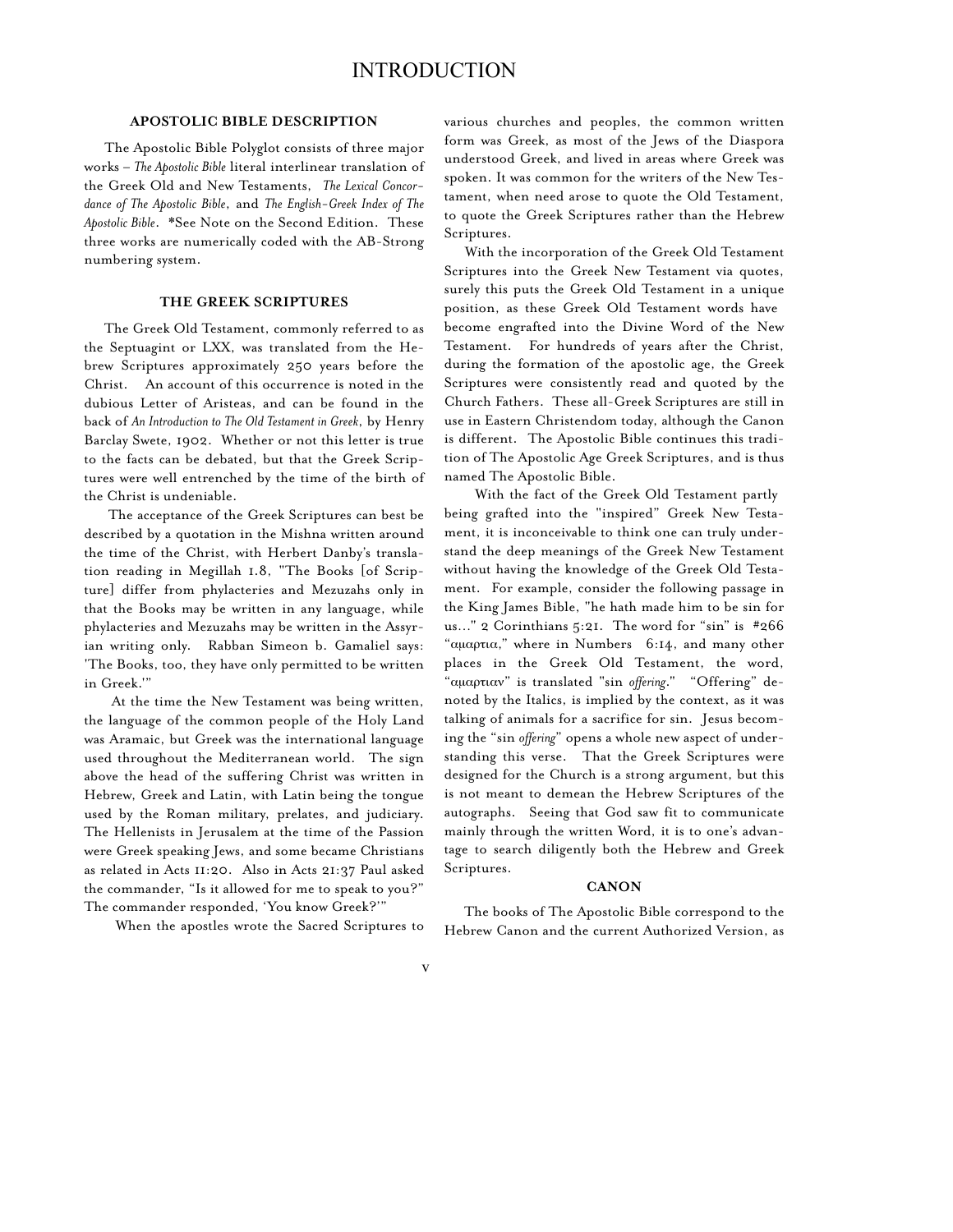far as book order and names. The most notable difference in book names are 1,2 Samuel, and 1,2 Kings, which in the Orthodox canon are named 1,2,3,4 Kings. The Orthodox Canon, along with the Roman Canon also contains books which do not appear in the Hebrew Canon, nor the current Authorized Version of the English Bible, such as the books of Baruch and Maccabees, commonly called the "Apocrypha." The Apostolic Bible follows the book order of the current Authorized Version of the English Bible. It must be noted that many other book arrangements have appeared in various Bible manuscripts and printed editions over the centuries. For example, Tyndale's New Testament follows a different book order than the Authorized Version, and has the Book of Hebrews following 3 John. The development of the Holy Scriptures of the early church readily adhered to the all-Greek Scriptures of both Old and New Testaments, rather than a Hebrew Old Testament-Greek New Testament structure which is prevalent today in the English Bible. This all-Greek mode was the norm in Western Churches for hundreds of years during the development of the Latin, Syriac and Coptic Scriptures. The Greek Fathers, Clement, Eusebius, and many others, all writing in Greek, quoted the Greek Old and New Testaments extensively.

#### **APOSTOLIC BIBLE GREEK TEXT**

 The Apostolic Bible was not begun with the thought of a new Bible translation, but was the result of years of private studies that evolved into The Apostolic Bible. The original typed text followed the Vaticanus-Sixtine text family. Then with the acquisition of the 1519 Aldine Bible in microfilm format from the Koninklijke Bibliotheek, of the Netherlands, a comparison was made between the Sixtine and Aldine texts, where one reading was chosen over the other. With the acquisition of the 1709 edition of the Greek Old Testament, edited by Lambert Bos, the 1518 Complutensian Polyglot variants, located in the extensive footnote sections, were added for comparison with the Sixtine and Aldine texts. With further comparison it was decided to choose mainly the text where two printed editions agreed. But since that time the acquisition of a full set of the Complutensian Polyglot Bible in facsimile format enabled a closer comparison to be made, not only of variant readings, but also chapter and verse variations, along with punctuation. As various manuscripts become available, these will also be compared with the text of The Apostolic Bible, and changes may be made. The Vatopedi manuscript, available from the Library of Congress in microfilm form, is one such manuscript among many that will be used for comparison.

#### **APOSTOLIC BIBLE STRUCTURE**

 The history of interlinear Bibles goes back into the manuscript age where interlinear Bibles appear with various language combinations. For example, the ninth century Codex Boernerianus displays the Greek text of the Pauline Epistles with the Latin appearing above every Greek word. The earliest printed Greek Bible, the Complutensian Polyglot, has an interlinear Greek-Latin text for the Old Testament, with the Hebrew Scriptures being in a separate column. Given the introduction of the numbering system of James Strong, interlinear Bibles took on a three line format with the Strong's number appearing above the Greek and Hebrew texts, and the English below.

 The Apostolic Bible is the first numerically coded Greek Old Testament, and it allows the student of the Word to study both Testaments in the same language, and to follow the association of a word from either the New Testament to the Old Testament, or vice versa. The Apostolic Bible trilinear format has the AB-Strong numbers on the top line, the Greek text on the middle line, and the English translation on the bottom line. The Apostolic Bible text is separated into books, chapters, section headings, verses, and footnotes.

#### AB-Strong Numbering System

 In 1890, James Strong developed his monumental work, *The Exhaustive Concordance of the Bible*, containing every English word of the Authorized Version, commonly called the King James Version. Included in this monumental work are two companion dictionaries of the Hebrew and Greek Scriptures. The first dictionary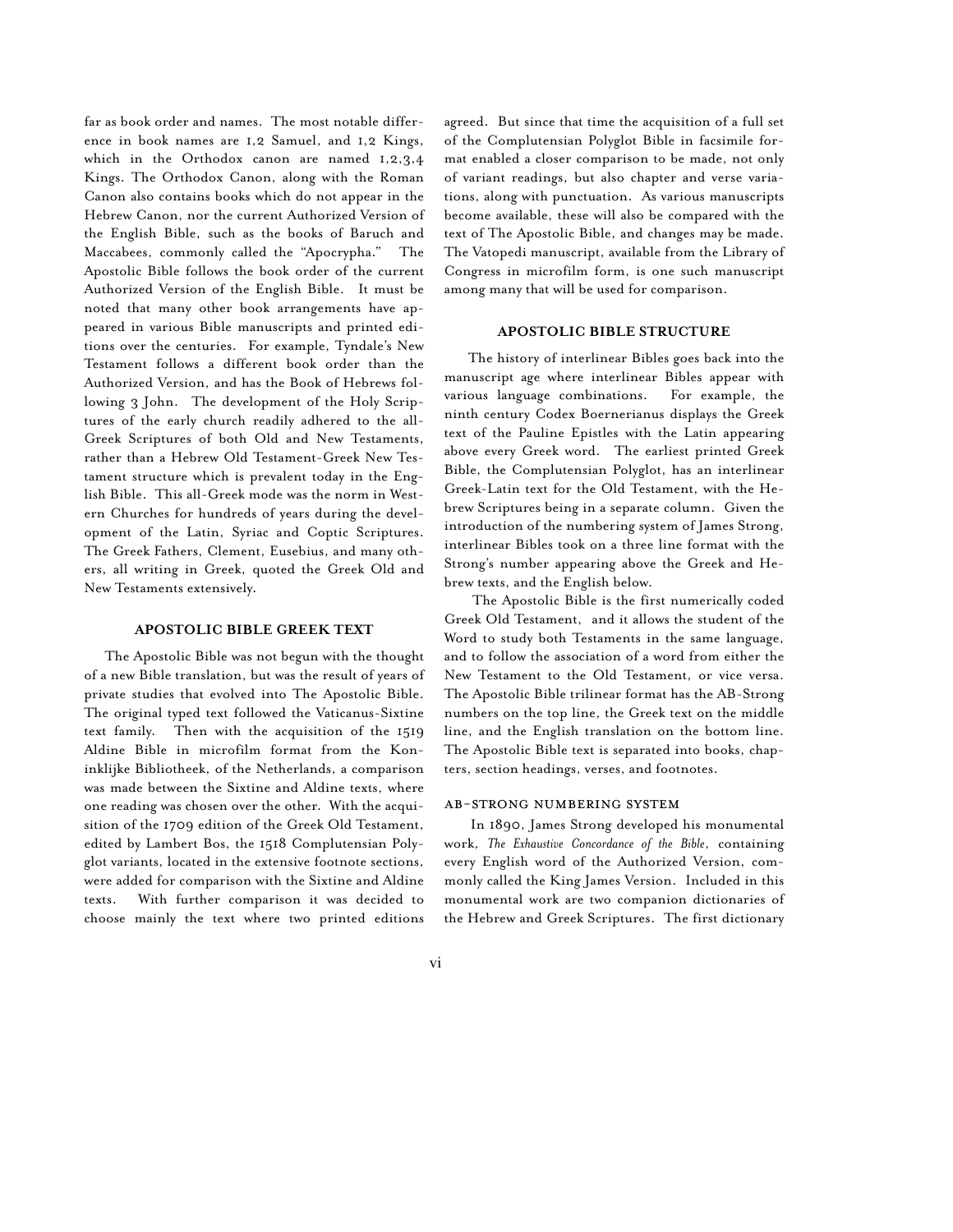is, *A Concise Dictionary of the Words in the Hebrew Bible*, numerically coded, containing 8674 Hebrew words with English definitions corresponding to the Exhaustive Concordance. The second dictionary is, *A Concise Dictionary of the Words in the Greek Testament*, numerically coded, containing 5624 Greek words with English definitions corresponding to the Exhaustive Concordance. As the English Authorized Version is based on the Hebrew Old Testament and Greek New Testament, a problem arose when it was decided to numerically code the Greek Old Testament, which had not been coded by James Strong. It was decided to adapt the Strong's New Testament Greek Dictionary numbering system to The Apostolic Bible, and to furnish numbers for the Greek Old Testament words that were not included in Strong's Greek Dictionary of the New Testament, by alphabetically inserting new numbers delineated by decimal points between the existing Strong's New Testament Greek words. Hence, a word with an AB-Strong number with a decimal point generally means that that word appears only in the Greek Old Testament. In some cases various Strong's numbers have been merged into one number, mainly concerning the verb "ειµι," or "to be" where James Strong had subdivided the word "ειµι" by tense and mood and had given each conjugation its own number. But now these words have been combined into one basic number - #1510. Likewise the personal pronoun "εγω," or "I" was subdivided by case and number, and each declension was given its own AB-Strong number. These words are now combined into number - #1473. Whenever a merger of Strong's numbers does occur, it will be noted in the Lexical Concordance under the old number.

#### section headings, chapters and verses

 Section headings appear in The Apostolic Bible to enable one to quickly find a particular section of the Bible. Chapter and verse numbering in The Apostolic Bible generally follows the current Authorized Version model. The Complutensian Polyglot Bible agrees with the Hebrew as far as book and chapter order much more closely than the Sixtine or Aldine Greek editions. The Apostolic Bible follows the Complutensian Polyglot model which varies somewhat from the traditional printed Greek texts (mainly developed with the Sixtine edition).

#### **FOOTNOTES**

 The footnotes in The Apostolic Bible are for reference purposes only, and not commentaries. Daggers in the text denote footnote usage, and have complementary dagger marks in the footnotes for the marked verse. The abbreviations used in the footnotes are explained in the abbreviations list below. The most common footnote, "see Bos for variants," refers to the Vetus Testamentum LXX, published in Holland in 1709, and edited by Lambert Bos. The main text of the Bos Bible is a reprint of the 1587 edition of the Vatican manuscript Codex B, or Sixtine Edition. The reference "Six." refers exclusively to the text of the Bos Bible rather than its footnotes. The reference "CP" refers to the Complutensian Polyglot Bible printed in Alcala, Spain in 1517, but with most of its variants listed in the Bos footnotes. The reference "Ald." refers to the Aldine Bible printed in Venice, Italy in 1518, by Aldus Manutius, containing the Old and New Testaments in Greek only, but with most of its variants also listed in the Bos footnotes. \*See Note on the Second Edition.

#### abbreviations

- Advb. Adverb Ald. - Aldine Edition Alex. - Codex Alexandrinus Aram. - Aramaic Chald. - Chaldean CP - Complutensian Polyglot Bible dim. - diminutive et seq. – and the following Heb. - Hebrew i.e. - that is lit. – literal; literally Six. - Sixtine substv. - substantive translt. - transliteration viz – namely
- vii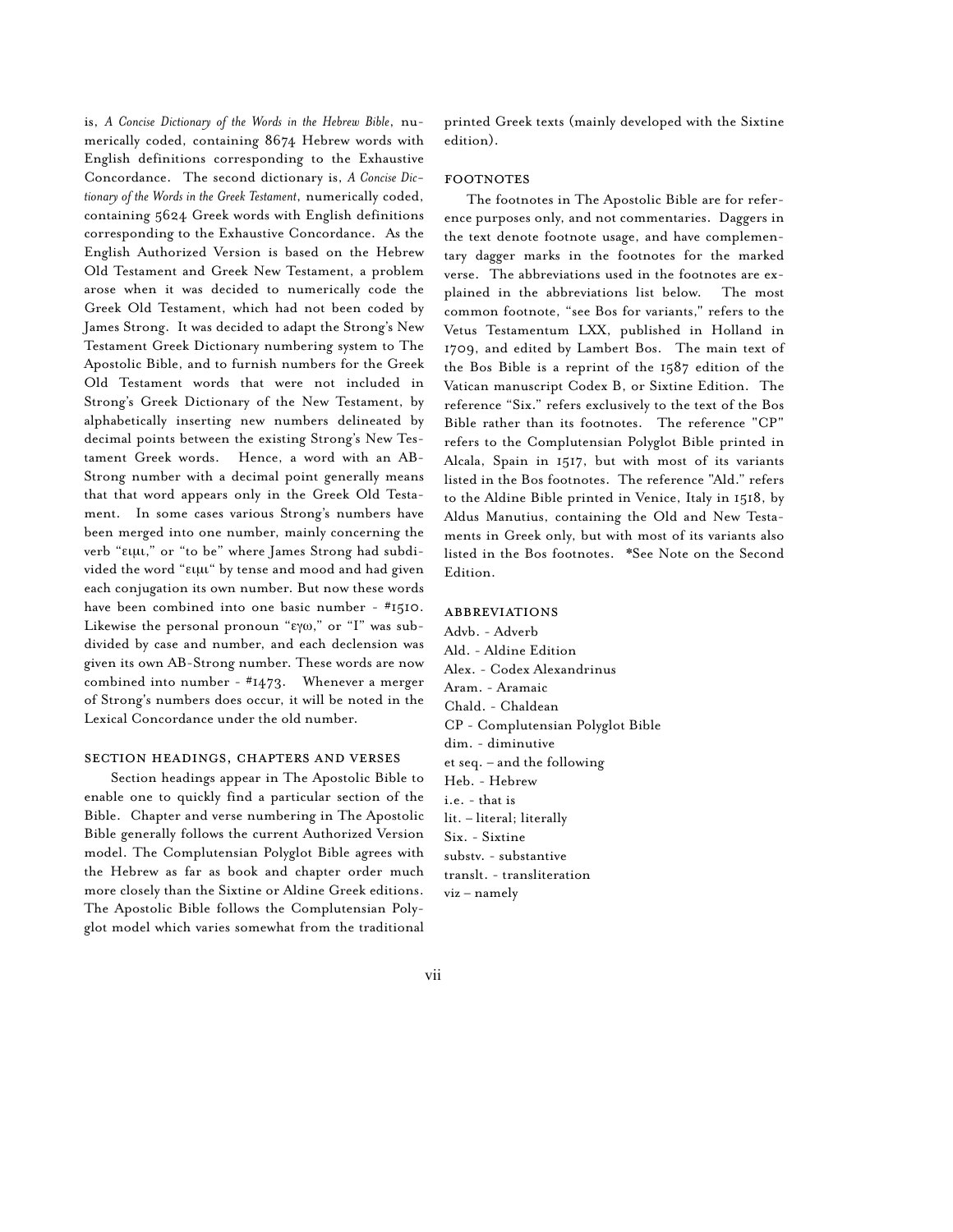#### accent marks and pronunciation

 The earliest Greek Bible manuscripts were written in the uncial form; that is, capital letters, and they had few or no accent marks. Without going into great detail on the development of accent marks, let it be noted that volume 5 of the Complutensian Polyglot Bible, printed in 1518, contains a New Testament text that is accented with only one accent mark; that is, the acute, over the vowel being emphasized. The 1843 2-volume set of William Pickering's Greek New Testament contains largely an unaccented edition of the Greek New Testament. The Apostolic Bible has a single dot above the vowel, or vowels which take the emphasis. With some unaccented Greek words, called enclitics, the preceding Greek word can take accents over more than one vowel.

#### bracket structures

 Common English word order has the subject listed before the verb; for example, "the sufferings of the Christ abound." Greek word order may differ by having the verb appear before the subject; for example, "abound the sufferings of the Christ." For clarity the bracket structure is used with a follow-the-number scheme.

| 4052                    | 3588 3804                                                               | 3588       | 5547    |
|-------------------------|-------------------------------------------------------------------------|------------|---------|
| περρισσενει τα παθηματα |                                                                         | <b>70υ</b> | χριστου |
| [ <sup>5</sup> abound]  | <sup>1</sup> the <sup>2</sup> sufferings $3$ of the <sup>4</sup> Christ |            |         |

#### hyphen structures

 Hyphen structures appear throughout The Apostolic Bible, and are similar to bracket structures, except generally only two or three words at the most are at issue. Hyphen structures are used, among other things, with Greek pronouns where the Greek word order is reversed. For example, in Genesis 3:14 the hyphen structure,

*4738-1473* στηθει σου your breast

literally would read "breast of you," but is translated, "**your breast**." In this case the English words are not directly under their Greek words. Another example is in Genesis 1:11 with the hyphen structure,

*2036-3588-2316*  $\epsilon$ ιπεν ο θεος God said

which would literally be, "said the God," but is translated, "**God said**." Hyphen structures are also found with most far & wide words listed on page vii. In Genesis 2:10 the hyphen structure,

 *4215-1161* ποταμος δε And a river

would literally read, "river and," but is translated, "**And a river**." A final example of a type of hyphen structure appears in Acts 1:13,

*3739-5037* o te both

where two numbers and two Greek words appear, but only one English word, "**both**." Sometimes a group of particles take on a combined meaning that would not be obvious with individual words. Hyphen structures may occur within Bracket Structures. Hyphens between AB-Strong numbers should send a signal that the word order has been changed, and the English word does not necessarily lie under its Greek equivalent.

#### punctuation & italics

 Following the tradition of the earliest manuscripts, there are no punctuation marks in the Greek text of The Apostolic Bible. Many of the earliest Greek manuscripts did not even have letter spacing, and all the letters ran together and would have looked something like this: andenoslivedahundredandnintyyears. Punctuation marks were added to the Greek text through the centuries, and many manuscripts differ in these punctuation marks. Punctuation marks appear in the English text of The Apostolic Bible, but not the Greek text. Question marks are added when

viii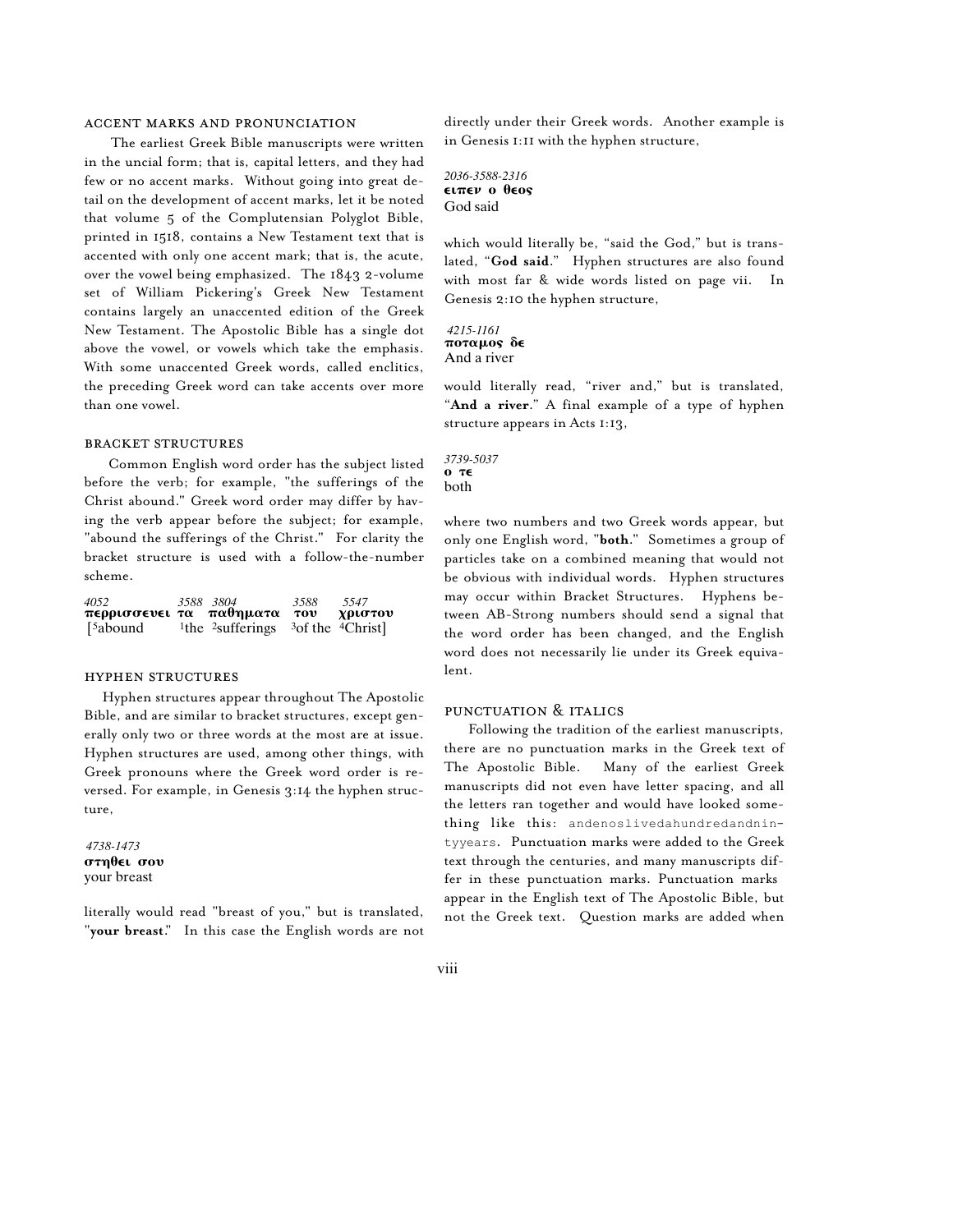the text clearly shows a question is asked, but this is not always evident, as the Greek does not always have a "why, does, do, will, or can." Commas are used when slight pauses in the text flow are present. Semi-colons, and dashes are used for breaks, depending on the intensity of the break. The period marks the end of a sentence. The Apostolic Bible takes advantage of the Greek imperative by placing an exclamation mark as close to the imperative as possible. In a few places parenthesis are used to set off words not intended to be part of the main argument of the text. The apostrophe is used as in general English usage. Brackets are used in bracket structures for aid in following the Greek word order. Daggers in the text refer to footnotes. Quotation marks do not appear in The Apostolic Bible, as they take on too much of an editorial presupposition as to who is saying what. English words appearing in the italic font are words that have been added for clarification by the translator, or words that do not agree with the Greek grammatical structure demanded.

## collective nouns

 In English, the phrase, "the people" means a group of people. In Greek the noun can take either a singular or plural meaning, and is often preceded by the definite article which can be either singular or plural, and agrees with the noun it modifies in number. In this case the singular Greek article would necessitate a singular "people." Conversely a plural article would necessitate a plural, "peoples." Many other like structures exist in the Greek Scriptures, and although the English word appearing in the plural with the ending "-es" may appear strange, the Greek insists on it, if one is doing a literal translation. Therefore many English collective nouns will end with "-es." Literalness takes precedence over smooth reading and is of foremost importance in translating the Scriptures.

#### proper names

 The spelling of proper names, including titles and places in the Bible, is an inexact science. It would seem that if a proper name would be just transliterated into the vernacular there would be no confusion, but such is not the case. Hebrew names translated into Greek have taken on their own identity, and therefore names have been spelled and pronounced differently from the original, as they are not all transliterations of the Hebrew, or English transliterations from the Greek. For example, the Hebrew name Yeshua has been transliterated into Ιησους, pronounced "ee-eesous" in Greek, but from Greek to English Ιησους has been translated Joshua, Yeshua, and Jesus. Another example of name confusion is the name of Elijah the prophet, called Elias in the King James New Testament, but Elijah in other English bibles. In general the Apostolic Bible has kept to current spellings of wellknown names in the Bible.

 The proper name for the Deity is another area and one of great concern. THE NAME as spelled in the Hebrew alphabet is "יהוה". But "יהוה "is seldom used in English Bibles, opting for the usage of "*the* LORD." What name the original translators of the Hebrew Scriptures wrote with pen for THE NAME in the Greek Scriptures is unknown, but the majority of the extant manuscripts have "κυριος" which is translated, "*the* LORD," with "the" added for clarity. But the word "κυριος" is also used for a lord of a manor, a magistrate, or a ruler, translated "master" or "lord," with the lord in all lower case. Also, it is not uncommon to find "κυριος, κυριος" in the Greek, meaning "*the* Lord יהוה. "There are Greek manuscripts where the tetragrammaton "יהוה "appears in the Greek text with the original Hebrew letters, and this may have been the original method with some Greek autographs. Therefore in The Apostolic Bible all examples of lowercase "lord" refer to a person of esteem. "LORD" with all letters capitalized refers to the tetragrammaton ".יהוה." "Lord" with the first letter capitalized in the Old Testament stands for the first word of "Lord יהוה. "In the New Testament "Lord" with the first letter capitalized stands for the "*the* Lord" when referring to Jesus/ Deity.

 Proper names have been capitalized in The Apostolic Bible, but that leads to the question of what is a proper name? "Satan" in many places has been traditionally translated as both "adversary" and "Satan." "God," as a title for the Deity has been capitalized, but when the case refers to deities the lower case "god" is

ix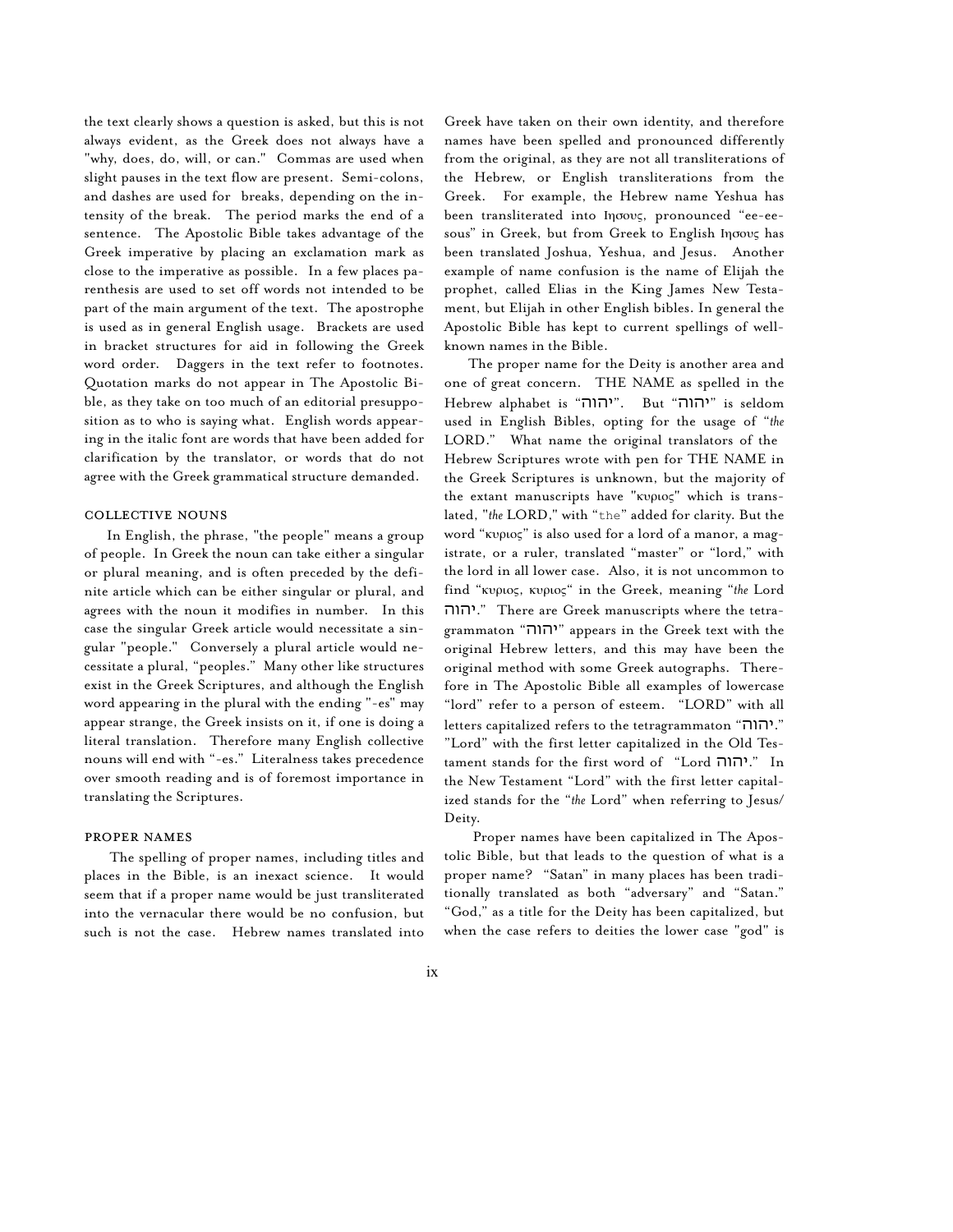used. This leads to problems in certain cases as to whether the Scripture is referring to God or a god. Another example is "Philistine," referring to a certain people dwelling in Philistia, while in other instances "philistine" is a reference to a condition of perceived barbarity used in a somewhat pejorative sense.

 James Strong numbered the Hebrew Old Testament and Greek New Testament proper names. The Apostolic Bible does not number proper names at all, but instead puts an asterisk above every proper name and title.

#### plants and animals

 The names given for the animal kingdom pose another problem. For example, names such as siren, dragon, and satyr...do these represent true animals or a personification of ancient thought to a type of daemon? Greek dictionaries are not in complete agreement when it comes to animal and plant names. The Greek tree called the "sycamine" is commonly translated into "mulberry," but in no way could it be related to the mulberry tree located in England. Consider the evergreens: the pine, fir, cypress, spruce; can we be sure which is being referred to among the trees of Lebanon? It may be best to do studies of each particular name within the context of profane writings to gather more facts and descriptions to identify certain species. However, that might not be completely satisfactory, for what is called a "rabbit" in one region may be called a "hare" or "hyrax" in another. Similarly, in the animal kingdom, the ox is a term for a member of the oxen family, and is also a general term for any member of the bovine family. Other problem areas include the locust and grasshopper families with numerous Greek names for many species.

#### **ENGLISH-GREEK INDEX**

 The English-Greek Index of The Apostolic Bible is the second of the three major works of The Apostolic Bible. \*See Note on the Second Edition. The English-Greek Index is an alphabetical listing of every English word appearing in The Apostolic Bible, except for proper names. The structures consist of the English

index word appearing on the top line, and the Greek dictionary word, or "stemma," indented below with the AB-Strong number to the right of the stemma. Another indented section of English words may appear below the stemma, and these are parallel English words having the same stemma for their parent. These English parallel words appear under their own respective structures elsewhere in the English-Greek Index. The English word as it appears in the text of The Apostolic Bible may not be identical to the English index word. For example, "changeover" may be just "change," depending on the context. Or "lodge strangers" may be just "lodge," as there might be a separate Greek word for "stranger" following.

#### **LEXICAL CONCORDANCE**

 The Lexical Concordance is the third of the three major works of The Apostolic Bible. \*See Note on the Second Edition. The Lexical Concordance consists of columnar structures. The top line of the structure consists of the Greek dictionary word, or "stemma," in the present active indicative, first person singular form for a verb, and in the nominative singular form for a noun-adjective. On the same line to the right of the stemma is the AB-Strong number. Below the stemma is the concise English lexical entry. Transliterations are words that have been copied letter by letter from one language to another, but have no true meaning in the secondary language; that is, the word does not generally appear in any dictionary. For example, 1 Chronicles 12:21, a raiding band or troop is called in Hebrew, the "g'dood." Similarly the "g'dood" is translated γεδδουρ in Greek. Transliterations are marked in the lexical entry with italic words such as *Hebrew, Syriac* or whatever trace language is referred to. Transliterations appear in various ways. One example is how the Greek word is transliterated more or less letter by letter into English, such as "αγγελος" to "angel" rather than a descriptive English word being used, in this case, "messenger." Transliterations can cross the boundary of more than one language; for example, in Mark 5:41, "ταλιθα" is a transliteration from Aramaic into Greek, then again is transliterated into the English "talitha."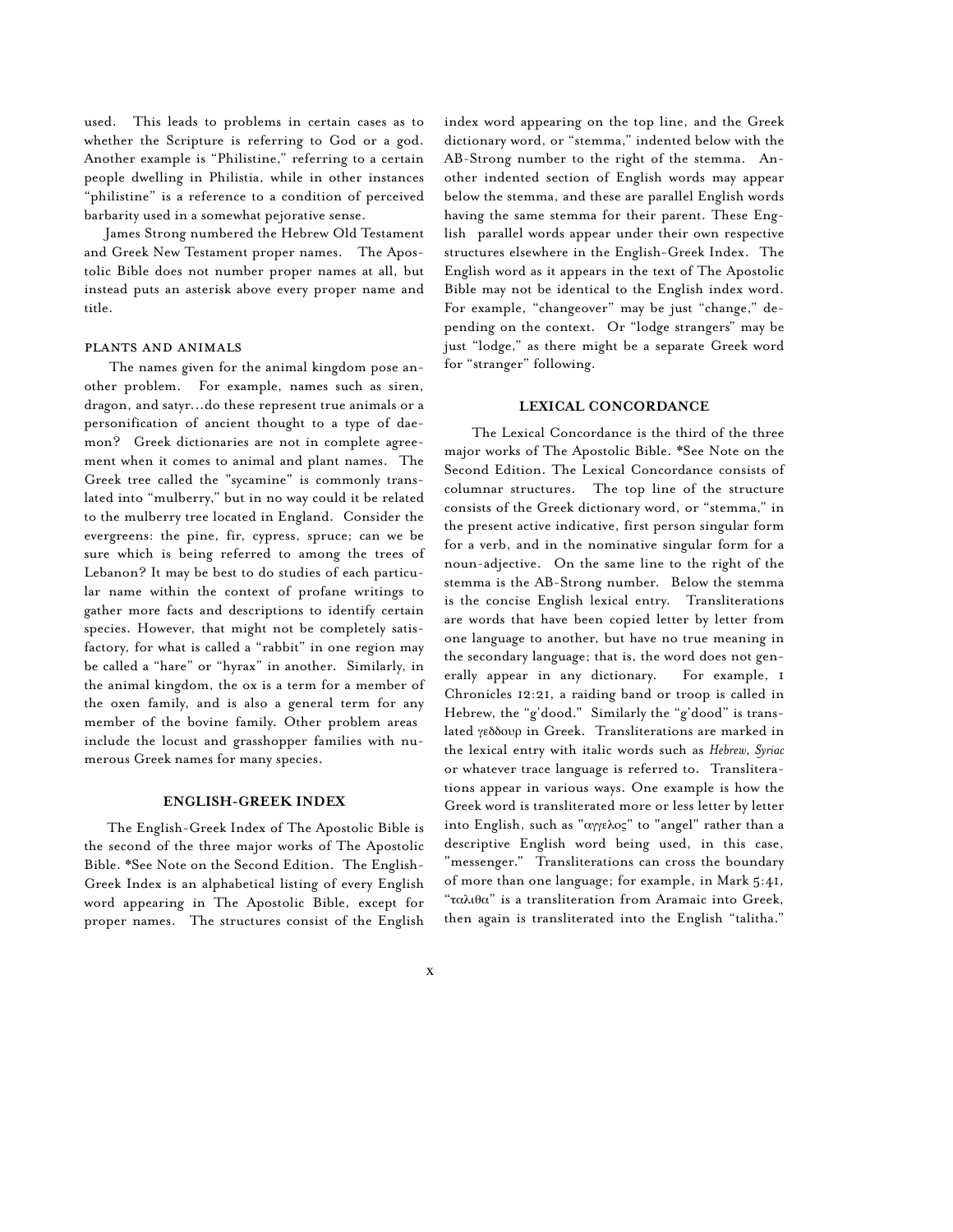But in this case the meaning of "ταλιθα" is furnished by the following words in the verse explaining that "talitha" means "young woman" with "κορασιον" being the explanatory Greek word. In the concise lexical entries, commas delineate similar words or synonyms, and semi-colons delineate words that take on different meanings. A bold case word in the lexical entry signifies that that word actually appears in The Apostolic Bible text, and in the English-Greek Index of The Apostolic Bible. The non-boldface words listed in the lexical entry are words which do not appear in The Apostolic Bible, but are listed for reference purposes only. Following the lexical entry is the book, chapter, verse(s) location in The Apostolic Bible of that particular Greek word, where the AB-Strong number will appear over a variation of that Greek word in the chapter and verse indicated. Within the chapter-verse structure there may be found an asterisk or a dash. The asterisk shows that two or more instances of that Greek word will be found in that particular verse. The dash shows that that particular Greek word appears in every verse between and including the two listed verses. The following fifty Greek words appear extensively throughout the Greek text of The Apostolic Bible, and they are termed "far & wide," and do not have the books, chapters, and verses listed.

|  |                                                                                                                                                                                                                                                                                                                                                                                                                                                                                        | 3326 - μετα, μεθ, μετ                                                                                                                                                                                                                                                                          |
|--|----------------------------------------------------------------------------------------------------------------------------------------------------------------------------------------------------------------------------------------------------------------------------------------------------------------------------------------------------------------------------------------------------------------------------------------------------------------------------------------|------------------------------------------------------------------------------------------------------------------------------------------------------------------------------------------------------------------------------------------------------------------------------------------------|
|  |                                                                                                                                                                                                                                                                                                                                                                                                                                                                                        |                                                                                                                                                                                                                                                                                                |
|  |                                                                                                                                                                                                                                                                                                                                                                                                                                                                                        |                                                                                                                                                                                                                                                                                                |
|  |                                                                                                                                                                                                                                                                                                                                                                                                                                                                                        |                                                                                                                                                                                                                                                                                                |
|  |                                                                                                                                                                                                                                                                                                                                                                                                                                                                                        |                                                                                                                                                                                                                                                                                                |
|  |                                                                                                                                                                                                                                                                                                                                                                                                                                                                                        |                                                                                                                                                                                                                                                                                                |
|  |                                                                                                                                                                                                                                                                                                                                                                                                                                                                                        | $3756 - \text{ov}, \text{ov} \text{cov} \text{cov}$                                                                                                                                                                                                                                            |
|  |                                                                                                                                                                                                                                                                                                                                                                                                                                                                                        |                                                                                                                                                                                                                                                                                                |
|  |                                                                                                                                                                                                                                                                                                                                                                                                                                                                                        |                                                                                                                                                                                                                                                                                                |
|  |                                                                                                                                                                                                                                                                                                                                                                                                                                                                                        |                                                                                                                                                                                                                                                                                                |
|  |                                                                                                                                                                                                                                                                                                                                                                                                                                                                                        |                                                                                                                                                                                                                                                                                                |
|  |                                                                                                                                                                                                                                                                                                                                                                                                                                                                                        | 3844 - παρα, παρ                                                                                                                                                                                                                                                                               |
|  |                                                                                                                                                                                                                                                                                                                                                                                                                                                                                        |                                                                                                                                                                                                                                                                                                |
|  |                                                                                                                                                                                                                                                                                                                                                                                                                                                                                        |                                                                                                                                                                                                                                                                                                |
|  | 235 - $\alpha\lambda\lambda\alpha$<br>$302 - \alpha v$<br>$473 - \alpha \nu \tau \iota, \alpha \nu \theta$<br>$575 - \alpha \pi$ , απ, αφ<br>$1063 - γαρ$<br>$1065 - \gamma \epsilon$<br>$1161 - \delta \epsilon$<br>1211 – $\delta \eta$<br>$1223 - \delta\alpha$<br>$1437 - \epsilon\alpha v$<br>1438 - εαυτου<br>$1473 - \epsilon y \omega$<br>$1519 - \varepsilon \iota \zeta$<br>$1537 - \epsilon \kappa, \epsilon \xi$<br>1563 - εκει<br>$1565 - \epsilon$ KELVOL<br>$I722 - EV$ | $2596 - \kappa\alpha\tau\alpha$<br>$2962 -$ KV $\rho$ IOS<br>$3303 - \mu\epsilon v$<br>3361 - μη<br>$3568 - vvv$<br>$3588 - 0$<br>$3739 - 05$<br>$3754 - 071$<br>$376I - 000E$<br>$3767 - 00v$<br>$3778 - 00000$<br>$3779 - 00$<br>$3956 - \pi\alpha\zeta$<br>$40I2 - \pi \epsilon \rho \iota$ |

|                     | $1909 - \epsilon \pi t$ , $\epsilon \pi$ , $\epsilon \phi$ | $4253 - \pi$ po        |                              |
|---------------------|------------------------------------------------------------|------------------------|------------------------------|
| 2089 - ετι          |                                                            |                        | $4314 - \pi\rho o \zeta$     |
| $2193 - E005$       |                                                            | $4862 - 00v$           |                              |
| $2228 - \eta$       |                                                            | $5037 - \tau \epsilon$ |                              |
| 2316 – $\theta$ εος |                                                            | $5100 - T15$           |                              |
| $2400 - 1000$       |                                                            |                        | $5228 - 0 \pi \epsilon \rho$ |
| $2443 - 100$        |                                                            |                        | $5259 - 0\pi 0, \pi 0, \pi$  |
| $2532 - KOL$        |                                                            | $5613 - \omega$        |                              |

#### **STATEMENT**

 English Bibles have taken on a divine aura of their own, with some holding the translation to be divinely inspired, as some claim concerning the King James Version. A multitude of man-hours went into the translating of these early Bibles, and then more manhours were expended in the book production, where the final product was a book printed in the thousands, or millions in some cases. Making a change in one of these Bibles was not an easy task, and certain Bibles were nick-named after various errors in printing, such as the "Adulterers Bible," where "not" was left out of "thou shall not commit adultery." These Bibles became so well accepted, that any variation in later editions or other Bibles were suspect. As the reader in general didn't have the original language to compare, he or she was at the mercy of the translator being true to the original, and not embellishing or bending the meaning to his purposes. A vernacular only Bible does not exhibit the original language, and as the translator can choose whatever English word suits his taste, it becomes very difficult to confute his or her choice of words, as the original is not present. With an interlinear Bible such is not the case. The translator is held to a higher standard, as he must use English words which reflect the exact meaning of the original Greek word, and any other English word would be suspect and easily refuted. Two translators with the same motives still could come up with different readings, as each translator has the awesome privilege of choosing which vernacular word to use for the God-breathed word of the original. Anyone learning the original language has the privilege to choose his or her own word, but one must be careful and not choose a word that the context

xi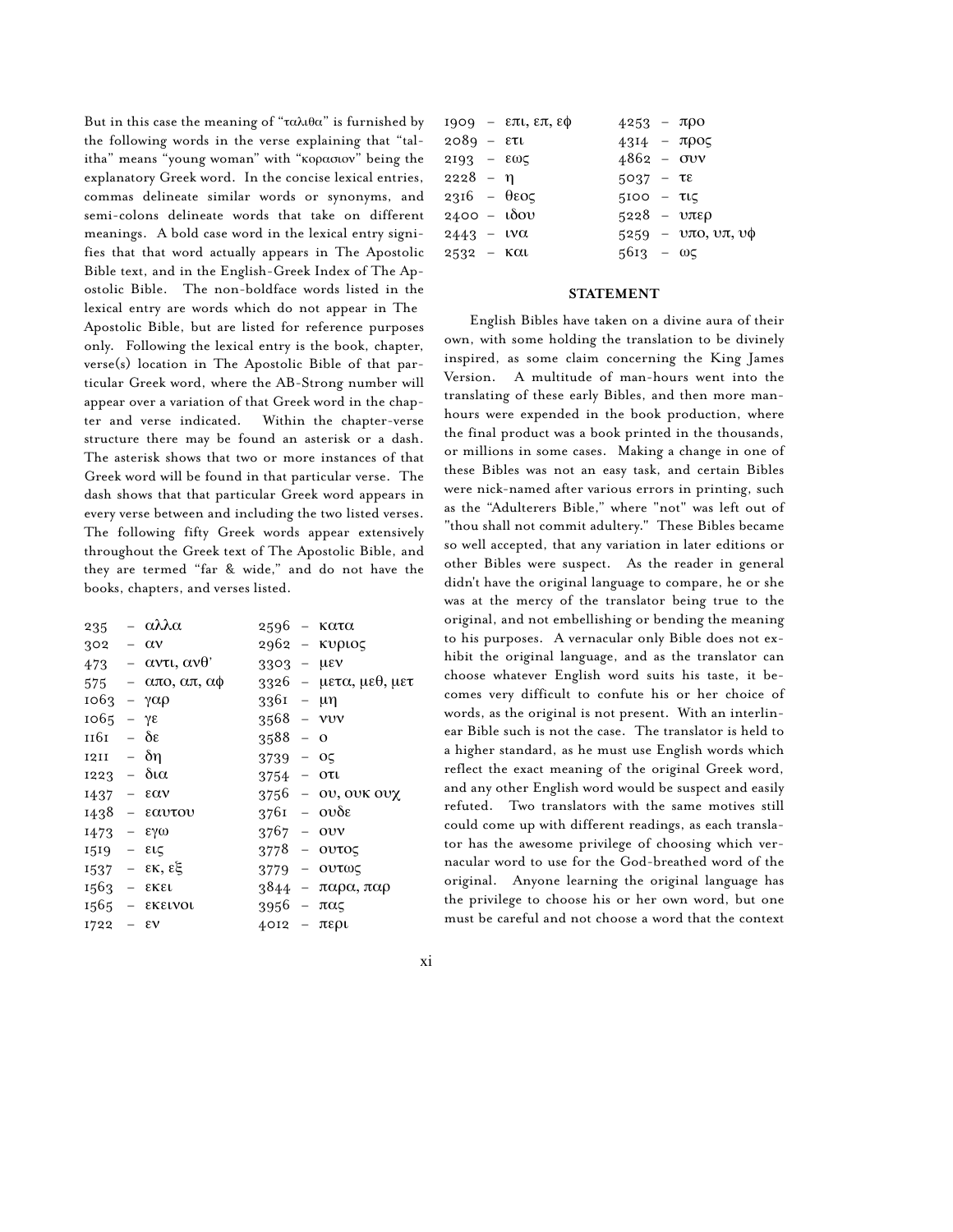would disagree with, although it may appear correct in English. If one said a certain beast was an "animal," but the word in Greek meant "horse," then the translator would be guilty of fraud, although the translation in English would appear correct because a horse is an animal. As the God-breathed words of the autographs were in Hebrew and Greek, it must be noted that a translation must not replace the original, for far too much emphasis has been relegated to vernacular only Bibles, rather than emphasizing the studies of the original languages.

Charles Van der Pool Editor-in-Chief

August 2000

## **NOTE ON THE SECOND EDITION**

 With seven years of proofing the text of The Apostolic Bible Polyglot, and receiving the input of many dedicated individuals noting errors, supplying suggestions, and dedicating many hours in this endeavor to make The Apostolic Bible Polyglot pristine, we pray that this second edition will be acceptable to our Lord and to you the reader. New features between the editions will be noted below by subject, but some minor changes have occurred which are the elimination of the words "maidservant" using instead "bondwoman" for the Greek word  $\delta$ ov $\lambda \eta$  #1399, and "manservant" using instead "bondman" for the Greek word  $\delta$ ov $\lambda$ os #1402. In the Lexical Concordance of The Apostolic Bible you may see an AB-Strong number(s)  $(33)$  in parenthesis. These numbers were assigned by Strong, but in The Apostolic Bible Polyglot they were combined into the number preceding these. In some places Strong gave a separate number to superlatives, etc. Finally the title of the book The Apostolic Bible Polyglot, now includes the words, "Greek - English Interlinear."

## \*analytical lexicon

 With the inclusion of The Analytical Lexicon of The Apostolic Bible into The Apostolic Bible Polyglot there are now four major works. The Analytical Lexicon is NOT included in the printed edition, but is available for download on our site apostolicbible.com, on a CD-ROM, and in print on our online Bookstore. The Analytical Lexicon of The Apostolic Bible lists the parsing of every Greek word in The Apostolic Bible, other than proper names. Rather than in the traditional alphabetical format found in most analytical lexicons, the Analytical Lexicon of The Apostolic Bible lists the words first by their AB-Strong number and then alphabetically. With this format it is not necessary to go through numerous pages to look for a word, especially difficult if one is not familiar with Greek. In this lexicon all one needs to do is to find the AB-Strong number and then look for the Greek spelling of the word in that section. The Analytical Lexicon is divided by AB-Strong number sections. Proper names are not included. The first line of a section displays the part of speech of that Greek word, such as noun, adverb, etc., with the AB-Strong number to the right. The second line is the "lemma" line which lists the Greek word that would be used to find information in dictionaries, concordances or indexes, especially the Lexical Concordance and the English-Greek Index of The Apostolic Bible. Below the lemma line is the listing(s) of every particular spelling of every Greek word which appears in the Old & New Testament text of The Apostolic Bible with that particular number appearing above the Greek word. To the right of the Greek word is the parsing information for that particular word. Every Greek word found in The Apostolic Bible Old & New Testament text is listed in The Analytical Lexicon under its particular lemma/AB-Strong's number, but not every possible parsing is given for every Greek word; but the correct parsing for the Greek word which appears in the Old & New Testament text of The Apostolic Bible will appear in the Analytical Lexicon.

xii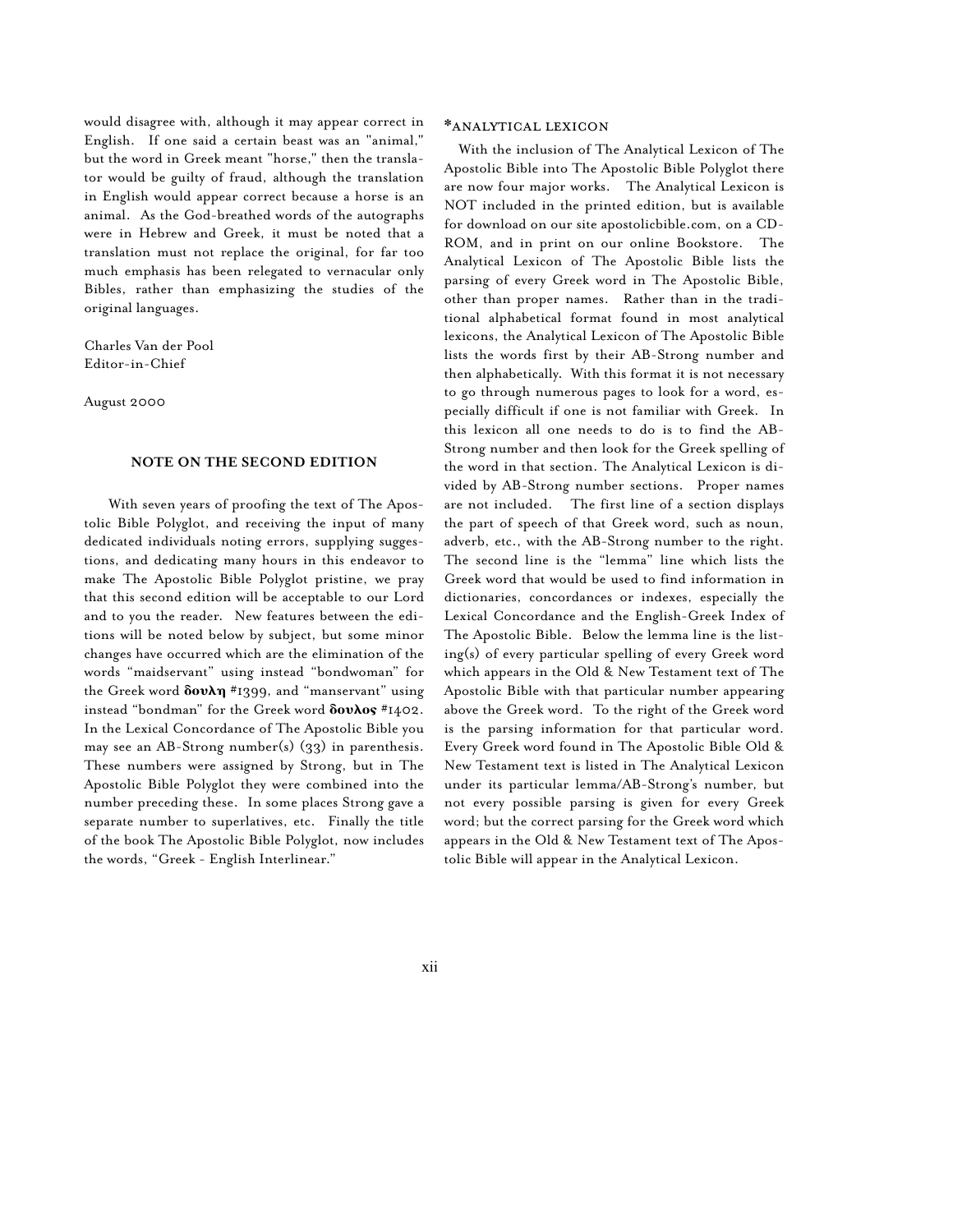### \*footnotes

 Three additional works are now mentioned in the footnotes. The first work is by Strabo 64 BC - 24 AD, entitled *Geography*, and is available at Harvard University Press. This eight book set from the Loeb Classical Library displays the Greek on the left page and the English translation on the right page. Comparing the Greek place names in The Apostolic Bible Polyglot to Strabo's works is well worth the effort and offers an insight to the living conditions of many places mentioned in the Bible to a contemporary of the Biblical writers. Eusebius 260 - 340 AD was the author of *Ecclesiastical History*, which work is also available in the Loeb Classical Library, and offers many direct quotations of Greek Bible verses. *A Concordance of Eusebius' Ecclesiastical History* of Biblical quotations is offered in PDF format on our web site apostolicbible.com under Items of Interest. H.W.F. Gesenius's, *Hebrew-Chaldee Lexicon to the Old Testament* is numerically coded to James Strong's *Exhaustive Concordance*. The footnote appartus of The Apostolic Bible Polyglot now lists the Strong's number of the Hebrew transliterations, and thus the Hebrew lexical information may easily be found in the numerically coded Baker Book House edition of 1984. Lastly there is now a cross-referencing apparatus with quotations by New Testament authors of Old Testament scriptures with book, chapter, and verse listed in both testaments. An easy comparison can now be made between words of the Old Testament quoted by the New Testament authors, and when going through the Old Testament one can see that a passage was quoted by New Testament authors.

## **STATEMENT**

The Apostolic Bible Polyglot English translation must not be considered as set in stone. As mentioned earlier different translators can choose different words for the Greek. The English words chosen by this translator are prayerfully considered and offered to the reader. The translation was done by one person, rather than a group of individuals. In the opinion of this translator a continuity of the English words is attained when one individual is doing the translating of the whole, as compared to a group of individuals in which each may be translating only one book of the Bible. It may be impressive to see the names of many scholars listed in a translation, but this may not make the work more scholarly.

Charles Van der Pool Editor-in-Chief

July 2013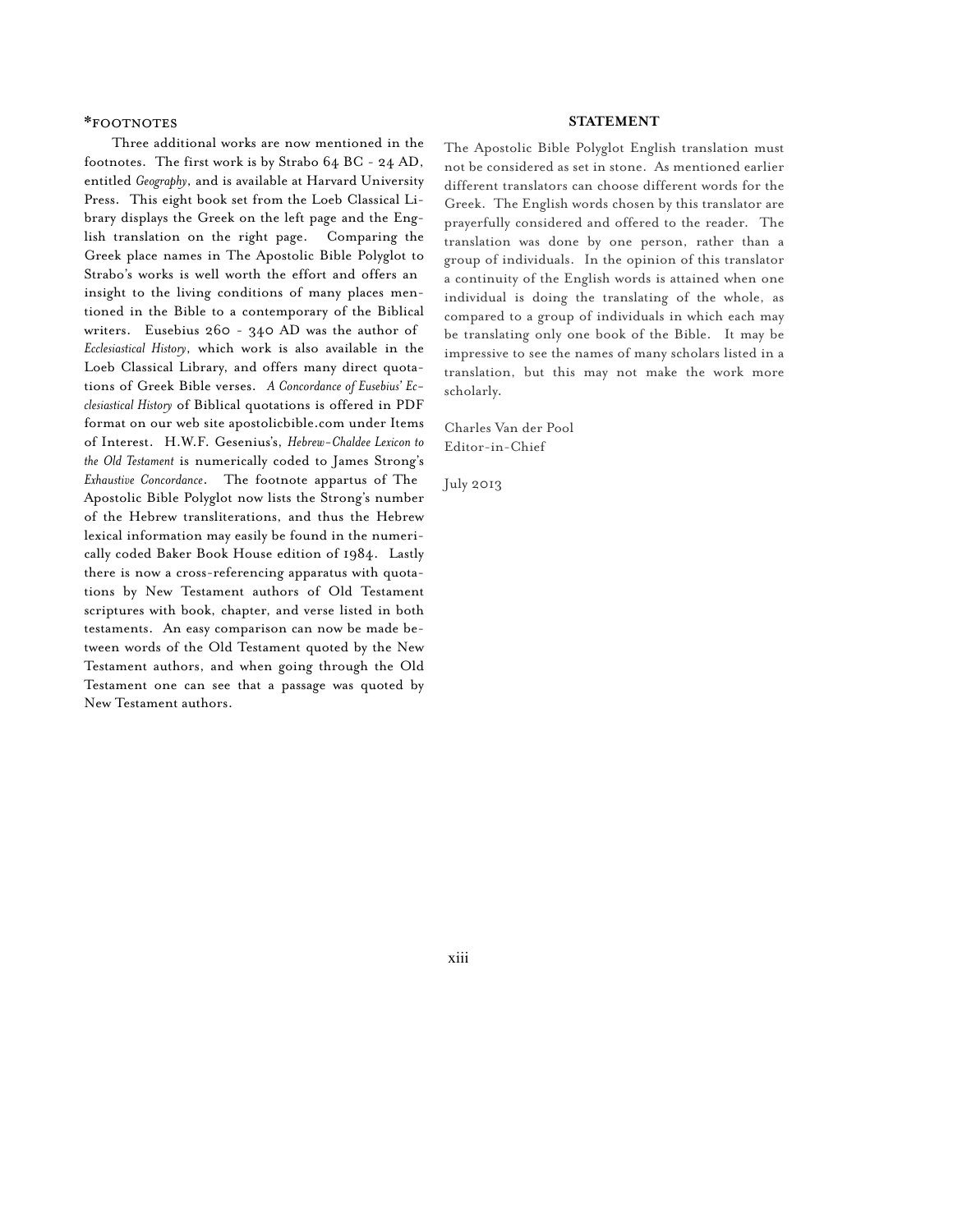# **TRUE GREEK PRONUNCIATION GUIDE**

| ALPHABET              |                         |                           | <b>DIPTHONGS</b>                                                  |            |               |  |  |
|-----------------------|-------------------------|---------------------------|-------------------------------------------------------------------|------------|---------------|--|--|
|                       |                         | Upper Lower Pronunciation | Greek                                                             | English    | Pronunciation |  |  |
| $\mathbf A$           | $\pmb{\alpha}$          | $h\underline{a}$          | $\alpha$                                                          | aye        | hey           |  |  |
| $\bf{B}$              | β                       | van                       |                                                                   |            |               |  |  |
| $\Gamma$              | $\gamma$                | bag                       | €l                                                                | ee         | see           |  |  |
| $\Delta$              | $\delta$                | the                       | $\mathbf{0}\mathbf{t}$                                            | ee         | see           |  |  |
| E                     | $\epsilon$              | $\mathsf{met}$            |                                                                   |            |               |  |  |
| Z                     | ζ                       | cords                     | $\upsilon\upsilon$                                                | ee         | see           |  |  |
| $\mathbf H$           | η                       | meet                      | $\mathbf{O}\mathbf{V}$                                            | OO         | boot          |  |  |
| $\boldsymbol{\Theta}$ | $\pmb{\theta}$          | thin                      | $\alpha \upsilon$                                                 | af         | affect        |  |  |
| $\mathbf I$           | L                       | meet                      |                                                                   | $\epsilon$ | effigy        |  |  |
| $\mathbf K$           | К                       | COW                       | $\boldsymbol{\epsilon}\boldsymbol{v}$                             |            |               |  |  |
| $\Lambda$             | λ                       | $\frac{1}{\alpha}$        | $\eta v$                                                          | eef        | beef          |  |  |
| M                     | μ                       | me                        |                                                                   |            |               |  |  |
| N                     | $\boldsymbol{\nu}$      | no                        | DIAIRESIS                                                         |            |               |  |  |
| Ξ                     | ξ                       | axe                       | (LETTERS WHICH FOLLOW A VOWEL AND ARE<br>PRONOUNCED ON THEIR OWN) |            |               |  |  |
| $\mathbf 0$           | $\mathbf 0$             | oh                        |                                                                   |            |               |  |  |
| $\mathbf \Pi$         | $\boldsymbol{\pi}$      | pea                       | Greek                                                             | English    | Pronunciation |  |  |
| ${\bf P}$             | $\pmb{\rho}$            | red                       | ï                                                                 | ee         | see           |  |  |
| $\pmb{\Sigma}$        | $\sigma$ ,s             | see                       | $\ddot{\mathbf{v}}$                                               | ee         | see           |  |  |
| T                     | T                       | tar                       |                                                                   |            |               |  |  |
| $\mathbf Y$           | $\boldsymbol{\upsilon}$ | meet                      |                                                                   |            |               |  |  |
| Ф                     | $\phi$                  | far                       |                                                                   |            |               |  |  |
| $\mathbf X$           | $\chi$                  | $\log k$                  |                                                                   |            |               |  |  |
| Ψ                     | ψ                       | líps                      |                                                                   |            |               |  |  |
| $\Omega$              | ω                       | oh                        |                                                                   |            |               |  |  |

xiv